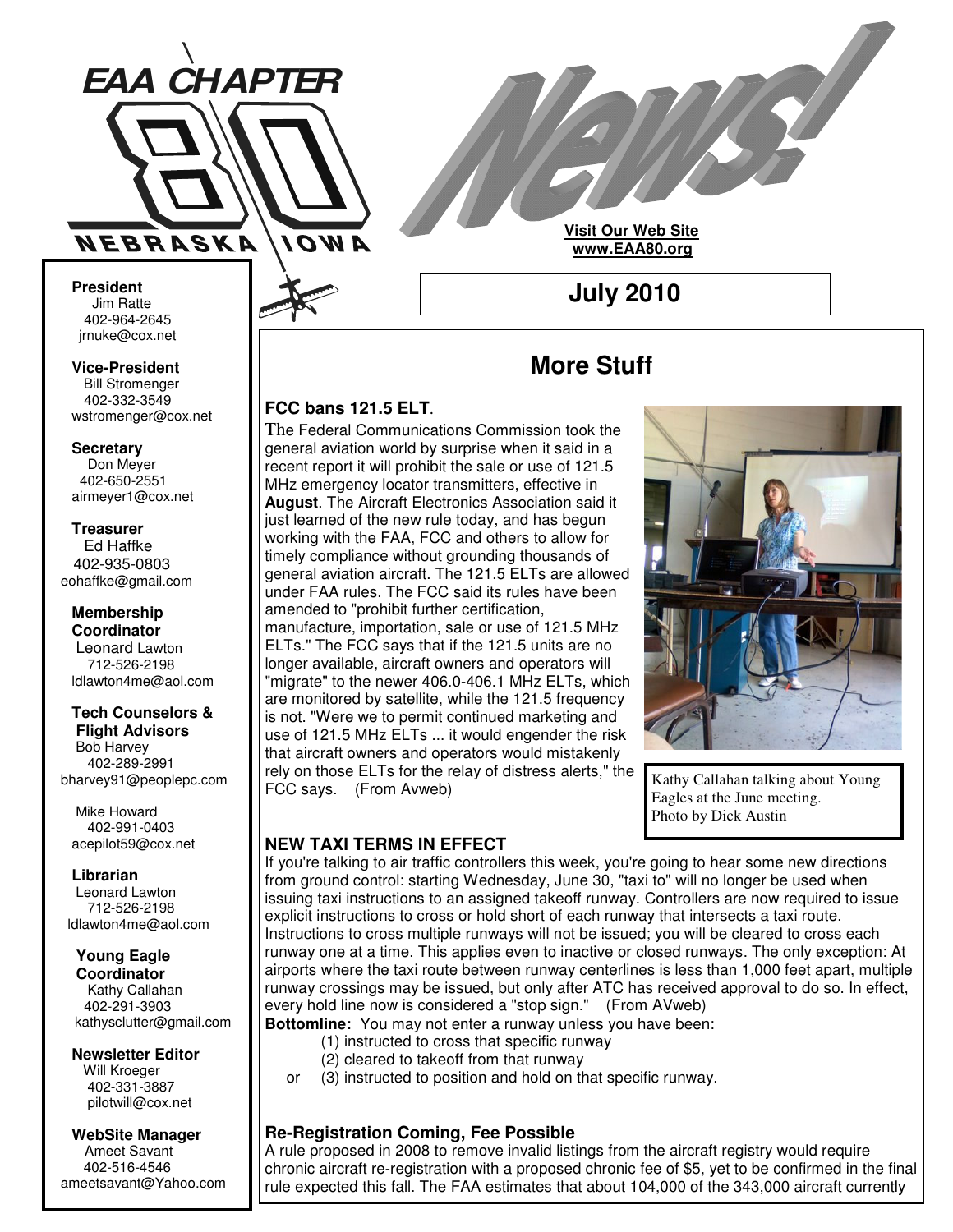on its aircraft registry are invalid. The rule would address that problem by transitioning the registry from its current nonexpiring registrations to registrations that would expire every three years. Owners would have to take action within a threemonth window to re-register their aircraft. The costs associated with the FAA's measure won't be known until the rule is published in the Federal Register this fall, but the FAA has proposed application of the current \$5 registration fee to re-registrations and all subsequent renewals. (From AVweb. com)

# uly Meeting Time & Location

This month's meeting is Monday July 12th, 7:00 PM at Hangar One at Millard Airport. The airport is still located on South 132nd Street between Q and Harrison.

# uly Program.

Bob Condrey will once again give a presentation on building his RV-10 and have it for our inspection. He has promised not to be called out of town on business.

### **Our 2010 Young Eagles Schedule**

| Flew 10 kids at Red Oak on the 26th. |                    |  |  |
|--------------------------------------|--------------------|--|--|
| 0800                                 | Millard, NE        |  |  |
| 0800                                 | Millard, NE        |  |  |
| 0900                                 | Plattsmouth, NE    |  |  |
| 0900                                 | Council Bluffs, IA |  |  |
|                                      |                    |  |  |

\*\* We need ground crew for this event. Please contact Kathy if you can help.

**EVENTS:** (B) - Breakfast / (L) - Lunch

| 1st Sat                                           | Chapter 1055 (B) (0800-1000)                      | York, NE          |  |
|---------------------------------------------------|---------------------------------------------------|-------------------|--|
| 3rd Sat                                           | Chapter 569 (B) (0800-1000)                       | Crete, NE         |  |
| 2nd Thursday Aviation Movie hosted by Chapter 569 |                                                   |                   |  |
| Lincoln, NE Joyo theater, 6102 Havelock Ave 7pm   |                                                   |                   |  |
| July 10                                           | $Fly-in(B)$                                       | Chadron, NE       |  |
| July 10                                           | Fly-in (B) No airshow this year                   | Tarkio, MO        |  |
|                                                   | July 10-11 Fly-in (B) 7-10 11 8-12                | Wayne, NE         |  |
| July 11                                           | $Fly-in(B)$                                       | Marshall, MO      |  |
| July 11                                           | Fly-in (B) 7-12 Koinzan Airfield (NE44)           |                   |  |
|                                                   | 33nm west Norfolk; north of Elgin, NE             |                   |  |
| <b>July 15-18</b>                                 | Parachute Boogie                                  | Plattsmouth, NE   |  |
| July 17                                           | $Fly-in(B)$                                       | Hampton, IA       |  |
| July 18                                           | Fly-in (B) 7:30-1100                              | Norfolk, NE       |  |
| July 21-25                                        | 20th L-Bird Convention 24th Fly-in (B) Keokuk, IA |                   |  |
| <b>July 22-25</b>                                 | Cessna 150-152 Fly-in                             | Clinton, IA       |  |
| OSHKOSH www.airventure.org<br>Jul 26-Aug<br>1     |                                                   |                   |  |
| Aug 1                                             | $Fly-in(B)$                                       | Cresco, IA        |  |
| Aug 7                                             | Fly-in (B) Streetcar Days                         | Red Cloud, NE     |  |
| Aug 8                                             | $Fly-in(B)$                                       | Humboldt, IA      |  |
| Aug 21                                            | Pot Luck Fly-in Dinner                            | Danville, IA      |  |
| Aug 22                                            | $Fly-in(B)$                                       | Ankeny, IA        |  |
| Aug 28-29                                         | Defenders of Freedom Airshow                      | Offutt AFB, NE    |  |
| Aug 27-29                                         | ANUG www.anug.org                                 | Central City, NE  |  |
| Aug 29                                            | Fly-in (B) 7:30-1100                              | Greenfield, IA    |  |
| Sept 4                                            | CAF open House Fly-in (B)                         | Council Bluff, IA |  |
| Sept 18                                           | Fly Iowa Airshow                                  | Burlington, IA    |  |

## **POKER RUN**

Anybody know the results of the poker Run? It was Mike Howard. Now, he planned the event but it was the luck of the draw that made him the winner. Mike wants to thank everyone who flew, brought food (especially the great desserts) and those who just showed up to have a good time. By the way, we will have another Poker Run in the Fall.

Can you help with **Young Eagle Education at Oshkosh.** If you have some spare time please contact Bob Meder at 468-8898 to volunteer.

### **SELL YOUR PLANE AT Oshkosh 2010.**

Auction.com, in partnership with EAA, will host an Aircraft Auction at AirVenture on Saturday, July 31st 2010. All Aircraft welcomefrom Single-Engine to Jets - to buy or sell your plane visit www. AirVenture.org/Auction.

Jim Ratte received a call from a recent widow with a plane to **sell**: a full completed, lacking only the final FAA cert**, 5/8 scale**

**"Sindlinger" Hawker Hurricane**: wing span is 25', length is 19' 8", wing area is 102 sq ft. power is from a 215 Buick V-8 aluminum block engine modified by auto aviation in calif. 265hp @2600rpm. has about 1 hour on engine. All wood construction. She was asking \$40-50K

Contact Will Kroeger or Jim Ratte if you want to see pictures.

### **Re-Registration Coming, Fee Possible**

A rule proposed in 2008 to remove invalid listings from the aircraft registry would require chronic aircraft re-registration with a proposed chronic fee of \$5, yet to be confirmed in the final rule expected this fall. The FAA estimates that about 104,000 of the 343,000 aircraft currently on its aircraft registry are invalid. The rule would address that problem by transitioning the registry from its current non-expiring registrations to registrations that would expire every three years. Owners would have to take action within a three-month window to re-register their aircraft. The costs associated with the FAA's measure won't be known until the rule is published in the Federal Register this fall, but the FAA has proposed application of the current \$5 registration fee to reregistrations and all subsequent renewals. (From AVweb.com)

### **Aviation Glossary**

Confused by a strange aeronautical term? EAA's online Aviation Glossary can help.

**Warbird Fans**: The Collings Foundation **"Wings of Freedom Tour"** will be at TAC Air from Friday, July 16 to Monday, July 19 with their B-17G Flying Fortress "Nine O Nine", B-24J Liberator "Witchcraft" (the only restored flying B-24J in the world) and TP-51C Mustang "Betty Jane" (the world's only dual control P-51C Mustang). For more information and tour times, see attached brochure or go to www.cfdn.org See attached flyer.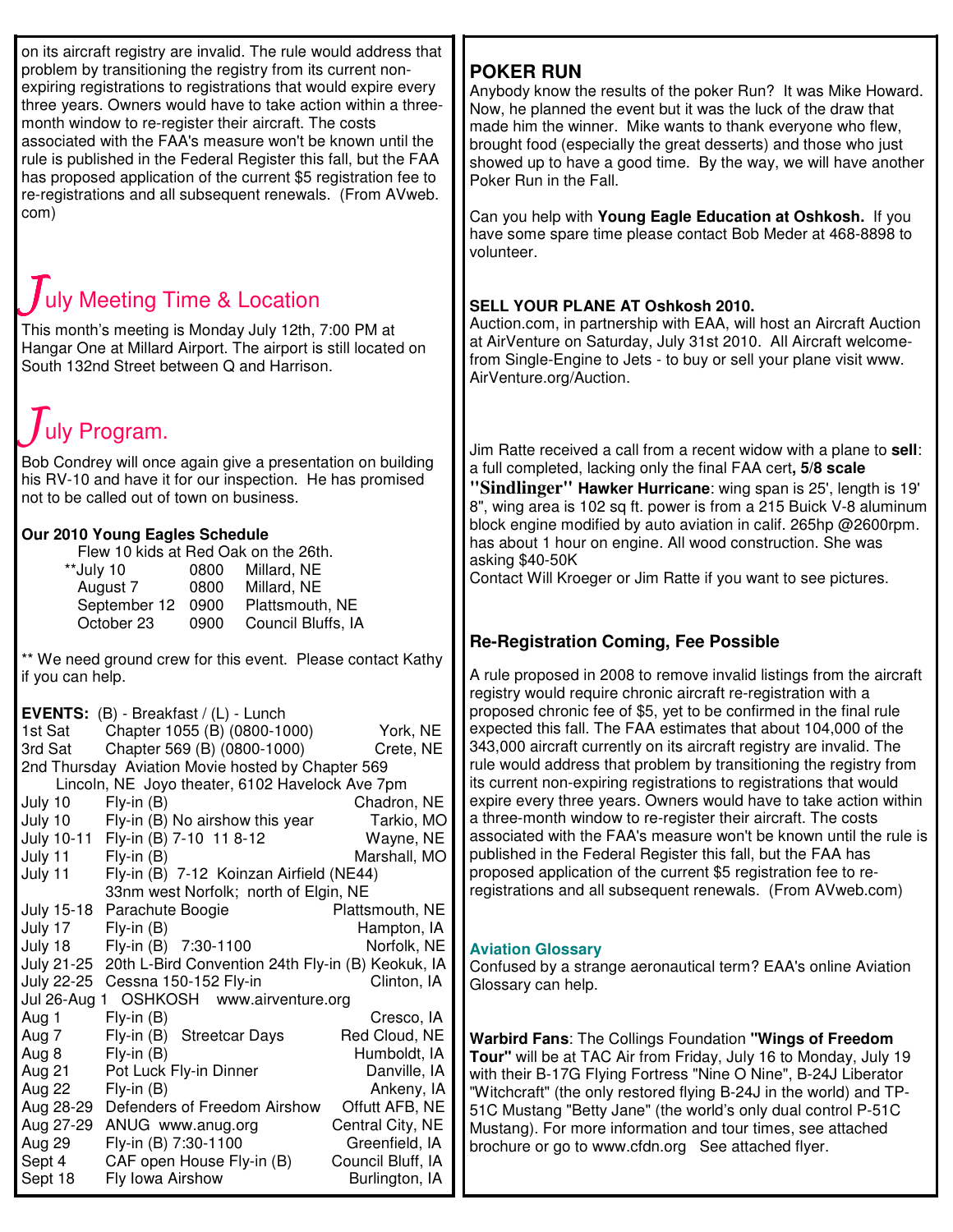

## **The Ultimate Living History Experience!**

Explore these majestic bomber aircraft inside and out. Feel the engines power up and take to the skies in an amazing 30-Minute Flight Experience! Walk-through tours are \$12 for adults and \$6 for children 12 yrs and younger. "Flight Experiences" are \$425 in the B-17 or B-24. Get some "stick time" in the world's greatest fighter! P-51 Mustang Flights are \$2200 for a half hour or \$3200 for a full hour (World's Only Dual Control P-51C). Check our web site for schedule confirmation.

# OMAHA / EPPLEY AIRFIELD JULY 16th TO JULY 19th

No reservations needed for walk-through tours. Flights are scheduled before and after walk-though tours. Walk-through tour times: 7/16 2:00 PM to 5:00 PM, 7/17 - 7/18 9:00 AM to 5:00 PM, 7/19 9:00 AM to 12:00. For directions and tour times visit our web site, click on Wings of Freedom tour.

# For FLIGHT RESERVATIONS or questions call: 800-568-8924 or go to www.cfdn.org